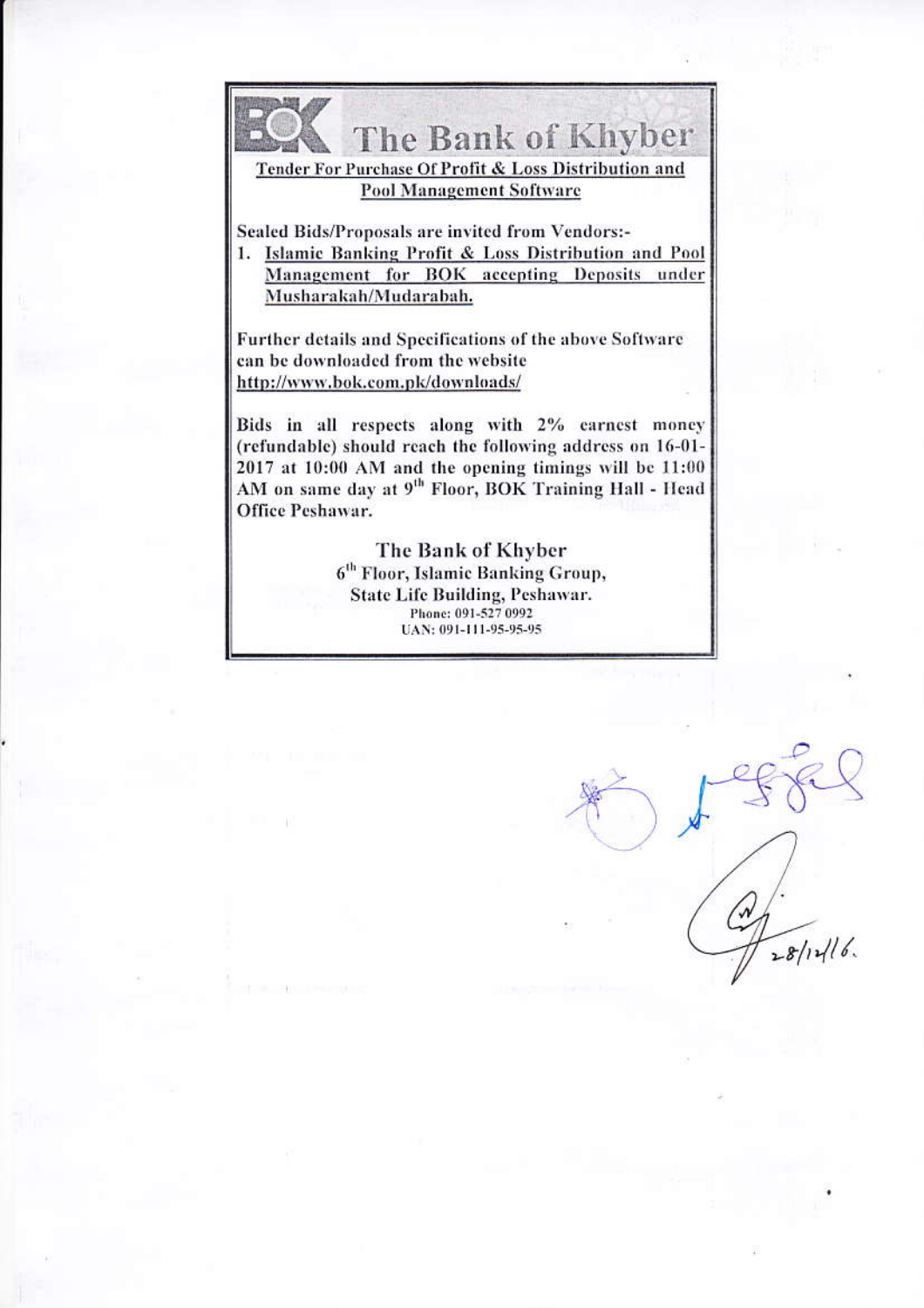

# The Bank of Khyber

Islamic Banking Group, Head Office-SLIC Building Peshawar.

# **TENDER**

The Bank of Khyber invites sealed quotations for purchase of following Software with the following specifications:

**Specifications** 

Islamic Banking Profit & Loss Distribution & Pool Management (Musharakah based, capable to convert to Mudarabah based without any cost as and when required)

### **DMS/WORKFLOW**

- Creation of required data base
- Creation of Special Pools / Sub-Pools, Currency wise, Branch-wise, Area-wise, product-wise

Details

- Weightages calculations on basis of Factors, basis of factors  $\bullet$ and determining weightages for General & Special Pools
- Report of declaration of weightages before start of a period
- Comparison and Analysis of income, expense with different periods and highlighting major differences for review
- Classification of Income with identified financing, assets and Expense
- Recording of Comments on SGLs and comments on Calculations
- Pools for Treasury Operations
- Constructive liquidation of pool(s) on calendar month, quarter, half year and year basis and actual liquidation at any time
- Checking minimum balance condition in Pool(s)/Sub-Pools
- Checking of minimum amount of Equity in all Pools/Sub-Pools
- Allocation of income to Pools/Sub-Pools through GL, Facility, Product and Hybrid Allocation
- Permitted adjustments in Equity amount, equity ratio, PER and IRR
- The following Reports may be Generated with MIS
	- Pool creation Memo
	- Inter-pool transaction Memo
	- Weightages for the Month
	- Balance Sheet & Analysis
	- Average Balance Sheet
	- All Pools summery
	- Profit Rates, also showing encashment on face value
	- Profit Circulars
	- Reports for PLS Certification for External Auditors
	- Hiba announcement
	- Various disclosures requirement for the Bank under SBP regulations

FREAM CHEL